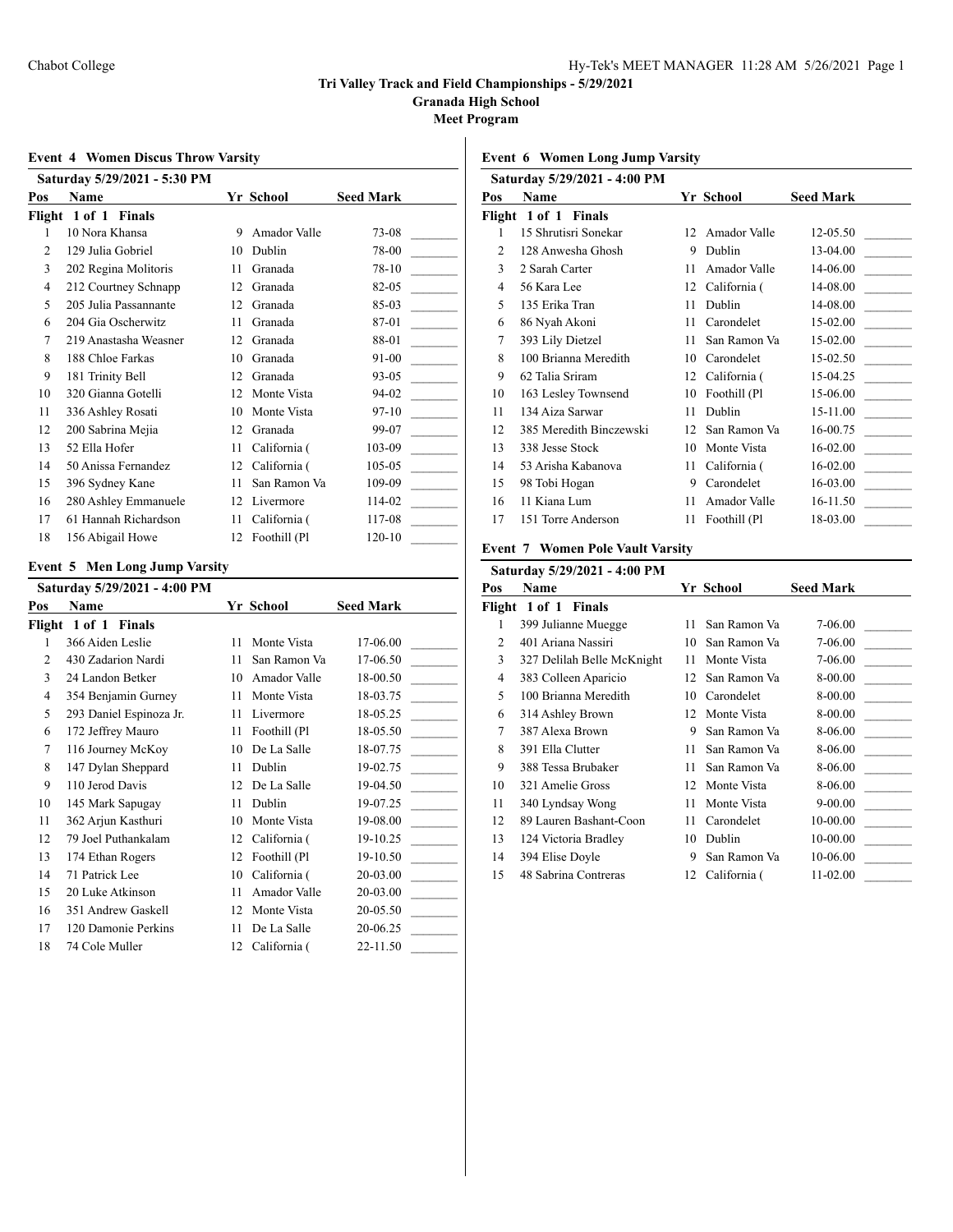**Granada High School**

**Meet Program**

### **Event 8 Women High Jump Varsity**

|     | Saturday 5/29/2021 - 4:00 PM |    |                 |                  |
|-----|------------------------------|----|-----------------|------------------|
| Pos | <b>Name</b>                  |    | Yr School       | <b>Seed Mark</b> |
|     | Flight 1 of 1 Finals         |    |                 |                  |
|     | 279 Brooke Eddy              |    | 12 Livermore    | $4 - 02.00$      |
| 2   | 102 Mackenzie Papalia        | 10 | Carondelet      | $4 - 04.00$      |
| 3   | 87 Gianna Arcidiacono        | 10 | Carondelet      | 4-08.00          |
| 4   | 325 Isabella Mathers         |    | 10 Monte Vista  | 4-08.00          |
| 5   | 285 Josephine Miller         | 11 | Livermore       | $4 - 10.00$      |
| 6   | 404 Camille Perrin           | 10 | San Ramon Va    | $4 - 10.00$      |
| 7   | 163 Lesley Townsend          |    | 10 Foothill (Pl | $5 - 00.00$      |
| 8   | 98 Tobi Hogan                | 9  | Carondelet      | $5 - 00.00$      |
| 9   | 54 Mara Lampsas              | 11 | California (    | 5-06.00          |
| 10  | 151 Torre Anderson           | 11 | Foothill (Pl    | 5-06.00          |

#### **Event 10 Men Discus Throw Varsity**

|        | Saturday 5/29/2021 - 4:00 PM |    |              |                  |
|--------|------------------------------|----|--------------|------------------|
| Pos    | Name                         |    | Yr School    | <b>Seed Mark</b> |
| Flight | 1 of 1 Finals                |    |              |                  |
| 1      | 80 Drew Rogers               | 10 | California ( | 95-03            |
| 2      | 348 Andrew Eikel             | 11 | Monte Vista  | 96-00            |
| 3      | 72 Adam Linari               | 11 | California ( | 101-06           |
| 4      | 305 Thomas McKnight          | 12 | Livermore    | 101-08           |
| 5      | 136 Avijit Bagga             | 11 | Dublin       | 103-00           |
| 6      | 257 Dominic Peri             | 11 | Granada      | 106-00           |
| 7      | 81 Ryan Rogers               | 11 | California ( | 107-01           |
| 8      | 269 Logan Theide             | 11 | Granada      | 108-01           |
| 9      | 249 Stefano Matteucci        | 10 | Granada      | $113 - 10$       |
| 10     | 77 Diego Nunez               | 10 | California ( | 114-01           |
| 11     | 240 Chase Kerezsi            | 11 | Granada      | 116-00           |
| 12     | 251 Anthony Molleson         | 12 | Granada      | 117-04           |
| 13     | 173 Charlie Morrow           | 11 | Foothill (Pl | 120-11           |
| 14     | 68 Anthony Jankovic          | 12 | California ( | 121-07           |
| 15     | 309 Joshua Randall           | 12 | Livermore    | 122-07           |
| 16     | 64 Dimitri Aronis            | 12 | California ( | 137-07           |
| 17     | 30 Jad Khansa                | 12 | Amador Valle | 161-07           |

### **Event 11 Men High Jump Varsity**

|     | Saturday 5/29/2021 - 5:30 PM |     |                 |                  |  |
|-----|------------------------------|-----|-----------------|------------------|--|
| Pos | <b>Name</b>                  |     | Yr School       | <b>Seed Mark</b> |  |
|     | Flight 1 of 1 Finals         |     |                 |                  |  |
|     | 420 William Hagen            |     | 12 San Ramon Va | $5-00.00$        |  |
|     | 426 Spencer Lang             |     | 10 San Ramon Va | $5 - 00.00$      |  |
|     | 415 Justin Fader             |     | 10 San Ramon Va | $5-00.25$        |  |
| 4   | 425 Nishad Kumar             | 9   | San Ramon Va    | $5-00.50$        |  |
| 5   | 306 Ben Nuddleman            |     | 12 Livermore    | 5-06.00          |  |
| 6   | 122 Chukwunonso Udeh         |     | 10 De La Salle  | 5-06.00          |  |
|     | 295 Jordan Featherstone      |     | 10 Livermore    | $5 - 10.00$      |  |
| 8   | 303 Tyler Martin             | 12. | Livermore       | $6 - 00.00$      |  |

# **Event 12 Men Pole Vault Varsity**

|        | Saturday 5/29/2021 - 4:00 PM |    |               |                  |
|--------|------------------------------|----|---------------|------------------|
| Pos    | Name                         |    | Yr School     | <b>Seed Mark</b> |
| Flight | 1 of 1 Finals                |    |               |                  |
| 1      | 379 Caden Vo                 | 11 | Monte Vista   | 10-00.00         |
| 2      | 72 Adam Linari               | 11 | California (  | 10-00.00         |
| 3      | 141 Matthew Hong             | 11 | Dublin        | 10-00.00         |
| 4      | 148 Tyler Trinh              | 11 | Dublin        | 10-00.00         |
| 5      | 107 Brandon Bajada           | 10 | De La Salle   | 10-00.00         |
| 6      | 435 kyle Chang               |    | Dublin        | 10-06.00         |
| 7      | 168 William Duncan           | 10 | Foothill (Pl  | 10-06.00         |
| 8      | 414 Jackson Decker           | 10 | San Ramon Va  | 10-06.00         |
| 9      | 411 Benjamin Blanch          | 11 | San Ramon Va  | 11-00.00         |
| 10     | 140 Jeremy Ha                | 11 | <b>Dublin</b> | 11-06.00         |
| 11     | 428 Griffn Maher             | 10 | San Ramon Va  | 11-06.00         |
| 12     | 427 Derek Lo                 | 10 | San Ramon Va  | 11-06.00         |
| 13     | 367 Connor Lim               | 11 | Monte Vista   | 12-06.00         |
| 14     | 174 Ethan Rogers             | 12 | Foothill (Pl  | 13-00.00         |
| 15     | 355 Cameron Harris           | 12 | Monte Vista   | 14-03.00         |
|        |                              |    |               |                  |

# **Event 13 Women Shot Put Varsity**

|                | Saturday 5/29/2021 - 4:00 PM |    |              |                  |
|----------------|------------------------------|----|--------------|------------------|
| Pos            | <b>Name</b>                  |    | Yr School    | <b>Seed Mark</b> |
|                | Flight 1 of 1 Finals         |    |              |                  |
| 1              | 204 Gia Oscherwitz           | 11 | Granada      | 24-01.00         |
| $\overline{c}$ | 188 Chloe Farkas             | 10 | Granada      | 24-04.00         |
| 3              | 205 Julia Passannante        | 12 | Granada      | 24-11.00         |
| 4              | 181 Trinity Bell             | 12 | Granada      | 26-11.00         |
| 5              | 278 Nicole Buskard           | 12 | Livermore    | 27-00.00         |
| 6              | 281 Madison Foster           | 11 | Livermore    | 27-05.00         |
| 7              | 50 Anissa Fernandez          | 12 | California ( | 28-01.00         |
| 8              | 212 Courtney Schnapp         | 12 | Granada      | 28-07.00         |
| 9              | 52 Ella Hofer                | 11 | California ( | 29-05.00         |
| 10             | 157 Taleia Kennedy           | 11 | Foothill (Pl | 29-07.50         |
| 11             | 202 Regina Molitoris         | 11 | Granada      | 31-05.00         |
| 12             | 219 Anastasha Weasner        | 12 | Granada      | 31-10.00         |
| 13             | 336 Ashley Rosati            | 10 | Monte Vista  | 33-01.00         |
| 14             | 200 Sabrina Mejia            | 12 | Granada      | 34-01.00         |
| 15             | 396 Sydney Kane              | 11 | San Ramon Va | 34-07.00         |
| 16             | 156 Abigail Howe             | 12 | Foothill (Pl | 34-09.00         |
| 17             | 280 Ashley Emmanuele         | 12 | Livermore    | 36-01.00         |
| 18             | 61 Hannah Richardson         | 11 | California ( | 36-09.00         |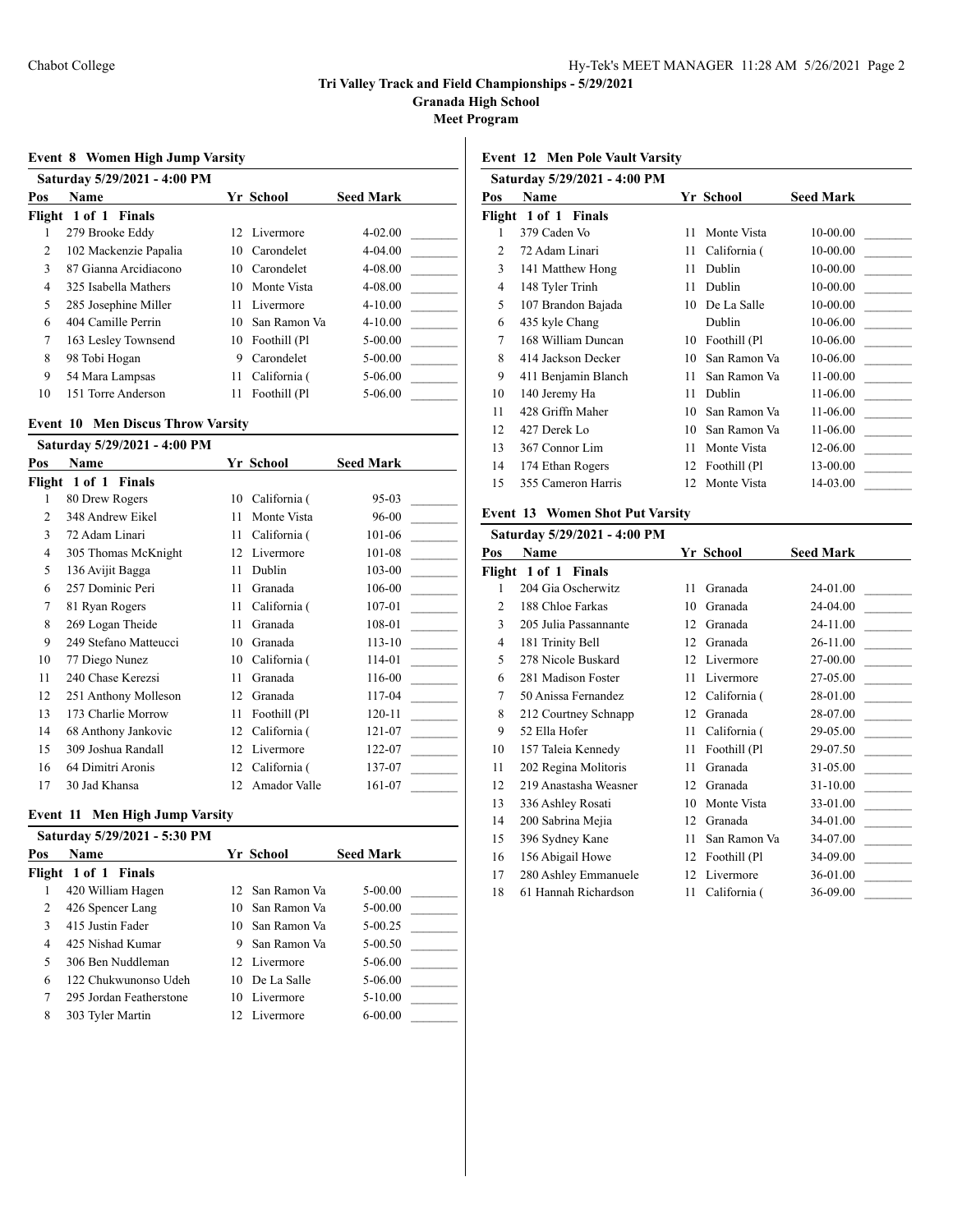**Granada High School**

**Meet Program**

### **Event 14 Men Triple Jump Varsity**

|                | Saturday 5/29/2021 - 5:30 PM |    |              |                  |
|----------------|------------------------------|----|--------------|------------------|
| Pos            | Name                         |    | Yr School    | <b>Seed Mark</b> |
|                | Flight 1 of 1 Finals         |    |              |                  |
| 1              | 139 Xavier Gray              | 11 | Dublin       | 32-00.50         |
| $\overline{c}$ | 354 Benjamin Gurney          | 11 | Monte Vista  | 33-04.00         |
| 3              | 21 William Bach              | 11 | Amador Valle | 33-07.75         |
| 4              | 175 Jake Roumbanis           | 11 | Foothill (Pl | 35-03.00         |
| 5              | 24 Landon Betker             | 10 | Amador Valle | 37-03.00         |
| 6              | 145 Mark Sapugay             | 11 | Dublin       | 37-04.75         |
| 7              | 299 Thomas Kelleher          | 11 | Livermore    | 37-07.50         |
| 8              | 67 Christopher Iordanov      | 11 | California ( | 37-08.00         |
| 9              | 172 Jeffrey Mauro            | 11 | Foothill (Pl | 38-02.00         |
| 10             | 304 Stuart May               | 10 | Livermore    | 38-05.00         |
| 11             | 71 Patrick Lee               | 10 | California ( | 38-08.50         |
| 12             | 147 Dylan Sheppard           | 11 | Dublin       | 39-02.50         |
| 13             | 362 Arjun Kasthuri           | 10 | Monte Vista  | 39-08.75         |
| 14             | 20 Luke Atkinson             | 11 | Amador Valle | $41 - 02.00$     |
| 15             | 120 Damonie Perkins          | 11 | De La Salle  | 41-08.25         |
| 16             | 167 Chase Dinkel             | 11 | Foothill (Pl | 42-08.00         |
| 17             | 79 Joel Puthankalam          | 12 | California ( | 43-02.75         |
| 18             | 445 Bryce Englert            |    | Foothill (Pl | ND               |

### **Event 15 Women Triple Jump Varsity**

|        | Saturday 5/29/2021 - 5:30 AM |    |              |                  |
|--------|------------------------------|----|--------------|------------------|
| Pos    | Name                         |    | Yr School    | <b>Seed Mark</b> |
| Flight | 1 of 1 Finals                |    |              |                  |
| 1      | 15 Shrutisri Sonekar         | 12 | Amador Valle | 27-00.00         |
| 2      | 102 Mackenzie Papalia        | 10 | Carondelet   | 28-04.00         |
| 3      | 128 Anwesha Ghosh            | 9  | Dublin       | 29-05.50         |
| 4      | 163 Lesley Townsend          | 10 | Foothill (Pl | 29-10.50         |
| 5      | 56 Kara Lee                  | 12 | California ( | 30-02.75         |
| 6      | 87 Gianna Arcidiacono        | 10 | Carondelet   | 30-03.00         |
| 7      | 100 Brianna Meredith         | 10 | Carondelet   | 30-08.25         |
| 8      | 135 Erika Tran               | 11 | Dublin       | 30-10.00         |
| 9      | 2 Sarah Carter               | 11 | Amador Valle | 31-04.50         |
| 10     | 86 Nyah Akoni                | 11 | Carondelet   | 32-01.00         |
| 11     | 156 Abigail Howe             | 12 | Foothill (Pl | 32-02.00         |
| 12     | 62 Talia Sriram              | 12 | California ( | 32-02.50         |
| 13     | 93 Milan Cox                 | 11 | Carondelet   | 32-06.25         |
| 14     | 161 Ella Swadley             | 12 | Foothill (Pl | 33-02.00         |
| 15     | 7 Kiara Dote                 | 11 | Amador Valle | 33-02.50         |
| 16     | 125 Michelle Chen            | 11 | Dublin       | 33-05.00         |
| 17     | 134 Aiza Sarwar              | 11 | Dublin       | 34-07.00         |
| 18     | 11 Kiana Lum                 | 11 | Amador Valle | 34-08.50         |

# **Event 16 Men Shot Put Varsity**

|                | Saturday 5/29/2021 - 5:30 PM |    |              |                  |
|----------------|------------------------------|----|--------------|------------------|
| Pos            | Name                         |    | Yr School    | <b>Seed Mark</b> |
| Flight         | 1 of 1 Finals                |    |              |                  |
| 1              | 376 Jack Romero              | 12 | Monte Vista  | 31-01.50         |
| $\mathfrak{D}$ | 65 Aidan AuYeung             | 10 | California ( | 33-05.00         |
| 3              | 136 Avijit Bagga             | 11 | Dublin       | 34-01.00         |
| 4              | 257 Dominic Peri             | 11 | Granada      | 34-05.00         |
| 5              | 371 Gursher Nakai            | 11 | Monte Vista  | 34-11.00         |
| 6              | 249 Stefano Matteucci        | 10 | Granada      | 35-09.00         |
| 7              | 305 Thomas McKnight          | 12 | Livermore    | 37-06.00         |
| 8              | 77 Diego Nunez               | 10 | California ( | 38-03.00         |
| 9              | 64 Dimitri Aronis            | 12 | California ( | 38-07.00         |
| 10             | 72 Adam Linari               | 11 | California ( | 38-11.00         |
| 11             | 273 Hayden Williams          | 11 | Granada      | 39-04.00         |
| 12             | 81 Ryan Rogers               | 11 | California ( | 39-04.00         |
| 13             | 173 Charlie Morrow           | 11 | Foothill (Pl | 40-00.00         |
| 14             | 351 Andrew Gaskell           | 12 | Monte Vista  | 40-05.00         |
| 15             | 68 Anthony Jankovic          | 12 | California ( | 40-05.50         |
| 16             | 309 Joshua Randall           | 12 | Livermore    | 41-10.00         |
| 17             | 30 Jad Khansa                | 12 | Amador Valle | 53-06.00         |
|                |                              |    |              |                  |

### **Event 19 Women 4x100 Meter Relay Varsity**

|      | Saturday 5/29/2021 - 5:45 PM   |                          |                               |  |  |
|------|--------------------------------|--------------------------|-------------------------------|--|--|
| Lane | <b>Team</b>                    | Relay                    | <b>Seed Time</b>              |  |  |
|      | Section 1 of 1 Finals          |                          |                               |  |  |
| 2    | Granada                        |                          | 54.44                         |  |  |
|      | 1) #185 Kira DeMello 10        |                          | 2) #183 Sabreina Cullins 10   |  |  |
|      | 3) #214 Kate Toner 9           | 4) #216 Lydia Vance 12   |                               |  |  |
| 3    | Carondelet                     |                          | 51.94                         |  |  |
|      | 1) #103 Rozlyn Smith-Wick 9    |                          | $2)$ #94 Paige David 10       |  |  |
|      | 3) #91 Carli Castagnetto 10    |                          | 4) #101 Ellie O'Sullivan 11   |  |  |
| 4    | Dublin                         |                          | 50.39                         |  |  |
|      | 1) #126 Antonina Fillari 12    |                          | $2)$ #127 Lanae Garrison 10   |  |  |
|      | 3) #125 Michelle Chen 11       |                          | 4) #132 Isela Ochoa 12        |  |  |
| 5    | Foothill (Pl                   |                          | 48.88                         |  |  |
|      | 1) #151 Torre Anderson 11      | 2) #155 Marina Garcia 11 |                               |  |  |
|      | 3) #159 Emma Lim 11            |                          | 4) #165 Elyse Wohlenberg $12$ |  |  |
| 6    | California (                   |                          | 49.61                         |  |  |
|      | 1) #53 Arisha Kabanova 11      |                          | 2) #45 Patricia Bivol 11      |  |  |
|      | 3) #55 Jasmine Lanza 10        |                          | 4) #46 Leila Champion 10      |  |  |
| 7    | Monte Vista                    |                          | 51.74                         |  |  |
|      | 1) #338 Jesse Stock 10         |                          | $2)$ #335 Justine Price 11    |  |  |
|      | 3) #326 Natalia McGowan 9      |                          | 4) #319 Madelyn Gilbert 11    |  |  |
| 8    | San Ramon Va                   |                          | 52.73                         |  |  |
|      | 1) #395 Anna Gorun 9           |                          | 2) #393 Lily Dietzel 11       |  |  |
|      | 3) #385 Meredith Binczewski 12 |                          | 4) #403 Tatum Neach 12        |  |  |
| 9    | Amador Valle                   |                          | 63.20                         |  |  |
|      | 1) #9 Veda Katragadda 11       |                          | 2) #2 Sarah Carter 11         |  |  |
|      | 3) #5 Sophia Damaser 10        |                          | 4) #14 Daniella Smith 10      |  |  |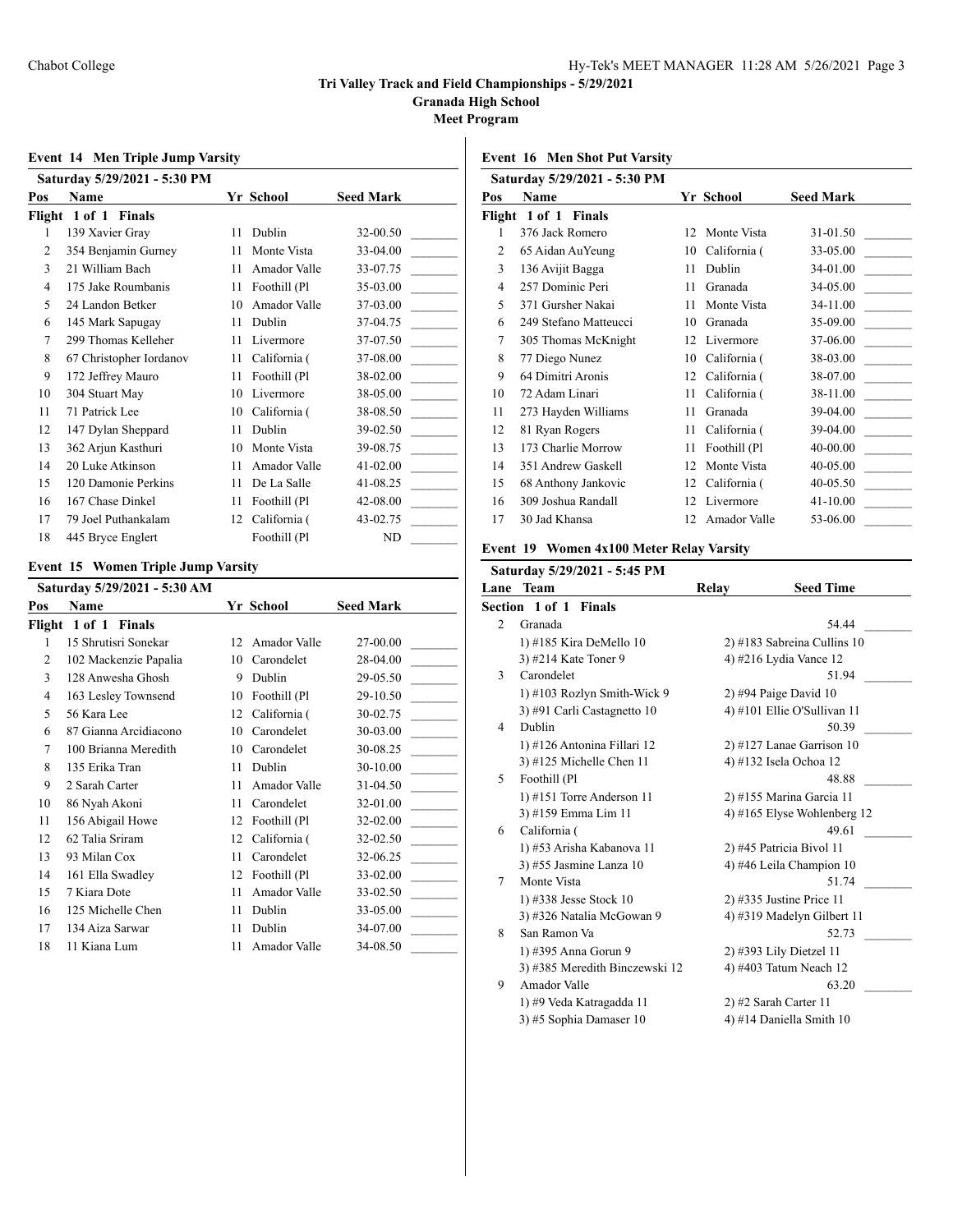**Granada High School**

**Meet Program**

### **Event 20 Men 4x100 Meter Relay Varsity**

|   | Saturday 5/29/2021 - 5:50 PM     |       |                                |
|---|----------------------------------|-------|--------------------------------|
|   | Lane Team                        | Relay | <b>Seed Time</b>               |
|   | Section 1 of 1 Finals            |       |                                |
| 1 | Foothill (Pl                     |       | 47.67                          |
|   | 1) #176 Yousef Salehi 9          |       | $2)$ #169 Isaac Gavino 10      |
|   | 3) #171 Haneum Kim 10            |       | 4) #170 Isaac Go 10            |
| 2 | Amador Valle                     |       | 45.55                          |
|   | 1) #32 Timothy Lester 11         |       | 2) #43 Ameen Tokhi 11          |
|   | 3) #25 Justin Corpuz 11          |       | 4) #39 Peter Sanchez 11        |
| 3 | Livermore                        |       | 44.49                          |
|   | 1) #292 Nisal DeSilva 11         |       | 2) #298 Dominic Johnson 10     |
|   | 3) #307 Dylan Prusso 12          |       | 4) #311 Justin York 10         |
| 4 | California (                     |       | 43.91                          |
|   | 1) #84 Alex Yushchenko 12        |       | 2) #69 Aidan Jenkins 12        |
|   | 3) #66 Luke Hart 11              |       | 4) #74 Cole Muller 12          |
| 5 | De La Salle                      |       | 42.42                          |
|   | 1) #117 Bryant Meredith 11       |       | $2)$ #115 Paul Mccants 12      |
|   | 3) #112 Lou Hearns 12            |       | 4) #120 Damonie Perkins 11     |
| 6 | Dublin                           |       | 43.40                          |
|   | 1) #149 Manogya Yara 11          |       | 2) #137 Brandon Burns 11       |
|   | 3) #142 Takehiro Masubuchi 11    |       | 4) #143 Tristan Oliver 11      |
| 7 | San Ramon Va                     |       | 44.36                          |
|   | 1) #424 Joshua Johnson 11        |       | 2) #430 Zadarion Nardi 11      |
|   | 3) #416 Neil Fernandez 11        |       | 4) #417 Zach Fernandez 11      |
| 8 | Monte Vista                      |       | 45.55                          |
|   | 1) #345 Ryan DeFreeuw $12$       |       | 2) #365 Jacob Lee 12           |
|   | 3) #356 Caden Honda 10           |       | 4) #366 Aiden Leslie 11        |
| 9 | Granada                          |       | 46.89                          |
|   | 1) #246 Kekoa Lagapa-Barcinas 10 |       | 2) #237 Ryan Hansen 10         |
|   | 3) #254 Liam Murphy 11           |       | 4) #242 Jacob Koelle-Pittel 11 |

### **Event 21 Women 1600 Meter Run Varsity**

|      | Saturday 5/29/2021 - 5:55 PM    |    |              |                  |
|------|---------------------------------|----|--------------|------------------|
| Lane | Name                            |    | Yr School    | <b>Seed Time</b> |
|      | Section 1 of 1<br><b>Finals</b> |    |              |                  |
| 1    | 330 Abigail Moran               | 11 | Monte Vista  | 5:30.35          |
| 2    | 96 Kendall Foxworthy            | 9  | Carondelet   | 5:24.12          |
| 3    | 187 Gabriella Edwards           | 9  | Granada      | 5:18.10          |
| 4    | 47 Madison Chavez               | 11 | California ( | 5:17.93          |
| 5    | 153 Katelyn Espino              | 9  | Foothill (Pl | 5:16.63          |
| 6    | 317 Peyton Dolan                | 9  | Monte Vista  | 5:16.39          |
| 7    | 407 Sofia Tavella               | 11 | San Ramon Va | 5:12.33          |
| 8    | 333 Kinsey Pogue                | 11 | Monte Vista  | 5:12.23          |
| 9    | 201 Elizabeth Melcher           | 11 | Granada      | 5:11.61          |
| 10   | 192 Shae Hill                   | 12 | Granada      | 5:10.58          |
| 11   | 290 Viviana Valenton            | 12 | Livermore    | 5:10.44          |
| 12   | 179 Jana Barron                 | 9  | Granada      | 5:09.83          |
| 13   | 439 Simone Long                 |    | San Ramon Va | 5:46.00          |
| 14   | 210 Alexis Rosenberg            | 10 | Granada      | 5:45.31          |
| 15   | 397 Emily Miller                | 11 | San Ramon Va | 5:30.62          |
| 16   | 218 Molly Walker                | 11 | Granada      | 5:46.59          |
| 17   | 88 Alison Arndt                 | 11 | Carondelet   | 5:55.74          |
|      |                                 |    |              |                  |

**Event 22 Men 1600 Meter Run Varsity**

| Saturday 5/29/2021 - 6:05 PM |                              |    |              |                  |  |
|------------------------------|------------------------------|----|--------------|------------------|--|
| Lane                         | <b>Name</b>                  |    | Yr School    | <b>Seed Time</b> |  |
|                              | <b>Section 1 of 1 Finals</b> |    |              |                  |  |
| 1                            | 265 Farin Soriano            | 10 | Granada      | 4:35.43          |  |
| 2                            | 266 Feoden Soriano           | 12 | Granada      | 4:35.22          |  |
| 3                            | 224 Jacob Bauman             | 11 | Granada      | 4:34.41          |  |
| 4                            | 418 Carson Foster            | 11 | San Ramon Va | 4:32.87          |  |
| 5                            | 368 John Loughery            | 11 | Monte Vista  | 4:32.02          |  |
| 6                            | 63 Matthew Alm               | 11 | California ( | 4:30.63          |  |
| 7                            | 227 Wesley Chiba             | 12 | Granada      | 4:30.41          |  |
| 8                            | 259 Roland Ruckmann-Barne:   | 10 | Granada      | 4:28.50          |  |
| 9                            | 177 Arjun Subramanian        | 12 | Foothill (Pl | 4:28.09          |  |
| 10                           | 369 Aakersh Mathur           | 12 | Monte Vista  | 4:26.79          |  |
| 11                           | 29 Euan Houston              | 12 | Amador Valle | 4:19.50          |  |
| 12                           | 109 Patrick Curulla          | 12 | De La Salle  | 4:19.32          |  |
| 13                           | 225 Mark Bennett             | 12 | Granada      | 4:47.76          |  |
| 14                           | 248 Liam Manley              | 10 | Granada      | 4:47.18          |  |
| 15                           | 267 Payton Spurlock          | 12 | Granada      | 4:42.43          |  |
|                              |                              |    |              |                  |  |

# **Event 23 Women 100 Meter Hurdles Varsity**

|   | Saturday 5/29/2021 - 6:15 PM |    |              |                  |
|---|------------------------------|----|--------------|------------------|
|   | <b>Lane Name</b>             |    | Yr School    | <b>Seed Time</b> |
|   | <b>Section 1 of 2 Finals</b> |    |              |                  |
| 1 | 135 Erika Tran               | 11 | Dublin       | 19.56            |
| 2 | 180 Harris Baxter            | 11 | Granada      | 18.65            |
| 3 | 194 Alexandria Khoury        | 11 | Granada      | 18.39            |
| 4 | 17 Sara Vannoni              | 10 | Amador Valle | 17.87            |
| 5 | 208 Sofia Pulido             | 12 | Granada      | 18.17            |
| 6 | 56 Kara Lee                  | 12 | California ( | 18.41            |
| 7 | 182 Gracie Contreras         | 11 | Granada      | 18.68            |
| 8 | 189 Rachel Guerra            | 11 | Granada      | 19.62            |
|   | Section 2 of 2 Finals        |    |              |                  |
| 1 | 127 Lanae Garrison           | 10 | Dublin       | 17.20            |
| 2 | 287 Catherine Polaski        | 12 | Livermore    | 17.10            |
| 3 | 125 Michelle Chen            | 11 | Dublin       | 16.28            |
| 4 | 132 Isela Ochoa              | 12 | Dublin       | 15.06            |
| 5 | 54 Mara Lampsas              | 11 | California ( | 16.10            |
| 6 | 185 Kira DeMello             | 10 | Granada      | 17.08            |
| 7 | 159 Emma Lim                 | 11 | Foothill (Pl | 17.16            |
| 8 | 191 Olivia Hardesty          | 11 | Granada      | 17.45            |
|   |                              |    |              |                  |

### **Event 24 Men 110 Meter Hurdles Varsity**

# **Saturday 5/29/2021 - 6:25 PM**

|             | <b>Lane Name</b>             | Yr School       | <b>Seed Time</b> |  |
|-------------|------------------------------|-----------------|------------------|--|
|             | <b>Section 1 of 1 Finals</b> |                 |                  |  |
|             | 178 Sumanth Thokala          | 11 Foothill (Pl | 21.51            |  |
| $2^{\circ}$ | 253 Evan Moreau              | 12 Granada      | 19.63            |  |
|             | 167 Chase Dinkel             | 11 Foothill (Pl | 16.96            |  |
| 4           | 121 Anthony Trucks           | 11 De La Salle  | 14.76            |  |
|             | 241 Miles Kluball            | 12 Granada      | 15.33            |  |
| 6           | 122 Chukwunonso Udeh         | 10 De La Salle  | 17.02            |  |
|             | 297 Henry Gleason            | Livermore       | 20.21            |  |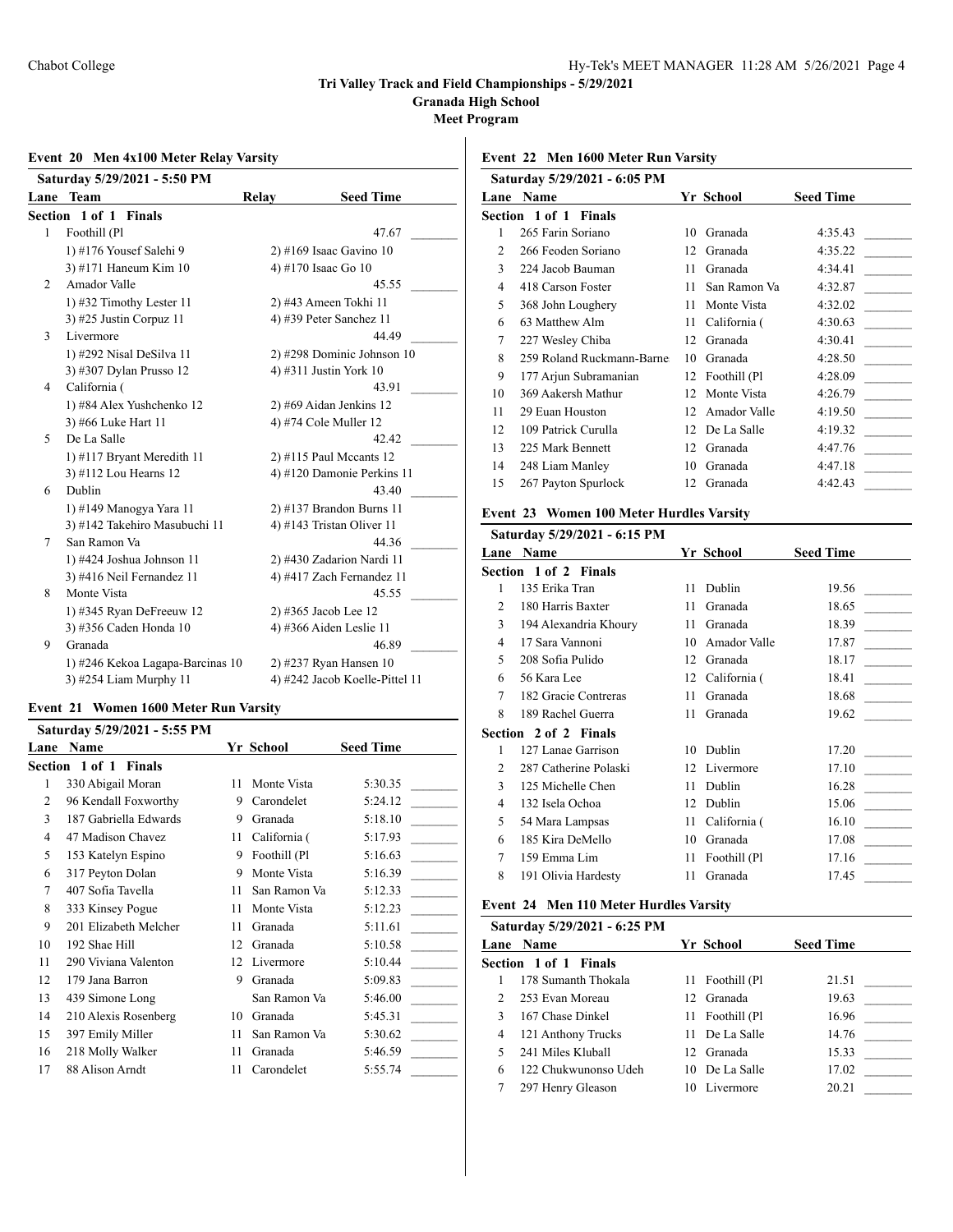**Granada High School**

**Meet Program**

### **Event 25 Women 400 Meter Dash Varsity**

|               | Saturday 5/29/2021 - 6:35 PM |    |              |                  |
|---------------|------------------------------|----|--------------|------------------|
| Lane          | Name                         |    | Yr School    | <b>Seed Time</b> |
|               | Section 1 of 2 Finals        |    |              |                  |
| 3             | 128 Anwesha Ghosh            | 9  | Dublin       | 68.68            |
| 4             | 16 Giulia Telli              | 9  | Amador Valle | 68.20            |
| 5             | 282 Emily Gnecco             | 11 | Livermore    | 64.51            |
| 6             | 105 Kylie Williamson         | 11 | Carondelet   | 64.97            |
| 7             | 213 Ciarra Terry             | 11 | Granada      | 68.38            |
| 8             | 198 Natalie May              | 10 | Granada      | 72.63            |
|               | Section 2 of 2 Finals        |    |              |                  |
| 1             | 101 Ellie O'Sullivan         | 11 | Carondelet   | 63.64            |
| $\mathcal{L}$ | 164 Claire Van Horn          | 10 | Foothill (Pl | 62.04            |
| 3             | 319 Madelyn Gilbert          | 11 | Monte Vista  | 61.78            |
| 4             | 154 Kayla Galvez             | 11 | Foothill (Pl | 59.76            |
| 5             | 332 Cate Peters              | 10 | Monte Vista  | 56.85            |
| 6             | 165 Elyse Wohlenberg         | 12 | Foothill (Pl | 57.93            |
| 7             | 390 Eleanor Chang            | 10 | San Ramon Va | 61.74            |
| 8             | 160 Sabrina Nelson           | 11 | Foothill (Pl | 61.93            |
| 9             | 214 Kate Toner               | 9  | Granada      | 63.35            |

#### **Event 26 Men 400 Meter Dash Varsity**

|      | Saturday 5/29/2021 - 6:45 PM |    |              |                  |
|------|------------------------------|----|--------------|------------------|
| Lane | Name                         |    | Yr School    | <b>Seed Time</b> |
|      | Section 1 of 2 Finals        |    |              |                  |
| 2    | 245 Matthew Ladner           | 9  | Granada      | 58.58            |
| 3    | 342 Charles Chang            | 10 | Monte Vista  | 55.74            |
| 4    | 362 Arjun Kasthuri           | 10 | Monte Vista  | 55.39            |
| 5    | 343 Matthew Cheong           | 10 | Monte Vista  | 55.06            |
| 6    | 308 Elias Ramos              | 12 | Livermore    | 55.06            |
| 7    | 254 Liam Murphy              | 11 | Granada      | 55.63            |
| 8    | 423 Huntly Holmes            | 11 | San Ramon Va | 56.12            |
| 9    | 27 Jake DeGroot              | 9  | Amador Valle | 61.15            |
|      | Section 2 of 2 Finals        |    |              |                  |
| 1    | 37 Declan McPherson          | 10 | Amador Valle | 54.46            |
| 2    | 118 Christian Meyer          | 11 | De La Salle  | 52.06            |
| 3    | 106 Angelo Accardo           | 10 | De La Salle  | 51.55            |
| 4    | 351 Andrew Gaskell           | 12 | Monte Vista  | 51.10            |
| 5    | 149 Manogya Yara             | 11 | Dublin       | 49.86            |
| 6    | 138 Alexander Franco         | 10 | Dublin       | 51.08            |
| 7    | 82 Joshua Shavies            | 11 | California ( | 51.31            |
| 8    | 76 Sean Neumann              | 11 | California ( | 51.92            |
| 9    | 433 Walker Thompson          | 12 | San Ramon Va | 53.56            |

# **Event 27 Women 100 Meter Dash Varsity**

|                             | Saturday 5/29/2021 - 6:55 PM |    |              |                  |
|-----------------------------|------------------------------|----|--------------|------------------|
|                             | <b>Lane Name</b>             |    | Yr School    | <b>Seed Time</b> |
|                             | <b>Section 1 of 2 Finals</b> |    |              |                  |
| 1                           | 386 Addie Brower             | 9  | San Ramon Va | 13.57            |
| 2                           | 335 Justine Price            | 11 | Monte Vista  | 13.43            |
| 3                           | 94 Paige David               | 10 | Carondelet   | 13.24            |
| 4                           | 385 Meredith Binczewski      | 12 | San Ramon Va | 13.06            |
| 5                           | 53 Arisha Kabanova           | 11 | California ( | 13.06            |
| 6                           | 400 Jalen Myers              | 11 | San Ramon Va | 13.06            |
| 7                           | 409 Madeline Wolf            | 12 | San Ramon Va | 13.20            |
| 8                           | 103 Rozlyn Smith-Wick        | 9  | Carondelet   | 13.42            |
| 9                           | 395 Anna Gorun               | 9  | San Ramon Va | 13.48            |
|                             | <b>Section 2 of 2 Finals</b> |    |              |                  |
| 1                           | 55 Jasmine Lanza             | 10 | California ( | 13.01            |
| $\mathcal{D}_{\mathcal{L}}$ | 45 Patricia Bivol            | 11 | California ( | 13.00            |
| 3                           | 151 Torre Anderson           | 11 | Foothill (Pl | 12.80            |
| 4                           | 126 Antonina Fillari         | 12 | Dublin       | 12.60            |
| 5                           | 332 Cate Peters              | 10 | Monte Vista  | 12.36            |
| 6                           | 46 Leila Champion            | 10 | California ( | 12.56            |
| 7                           | 165 Elyse Wohlenberg         | 12 | Foothill (Pl | 12.75            |
| 8                           | 130 Sydney Holmes            | 12 | Dublin       | 12.95            |
| 9                           | 11 Kiana Lum                 | 11 | Amador Valle | 13.01            |

### **Event 28 Men 100 Meter Dash Varsity**

|                | Saturday 5/29/2021 - 7:05 PM |      |                 |                  |
|----------------|------------------------------|------|-----------------|------------------|
| Lane           | <b>Name</b>                  |      | Yr School       | <b>Seed Time</b> |
|                | <b>Section 1 of 2 Finals</b> |      |                 |                  |
| 1              | 356 Caden Honda              | 10   | Monte Vista     | 11.58            |
| $\overline{c}$ | 69 Aidan Jenkins             | 12   | California (    | 11.50            |
| 3              | 424 Joshua Johnson           | 11   | San Ramon Va    | 11.48            |
| 4              | 73 Devan Love                | 9    | California (    | 11.41            |
| 5              | 142 Takehiro Masubuchi       | 11   | Dublin          | 11.38            |
| 6              | 117 Bryant Meredith          | 11   | De La Salle     | 11.40            |
| 7              | 32 Timothy Lester            | 11   | Amador Valle    | 11.45            |
| 8              | 84 Alex Yushchenko           |      | 12 California ( | 11.49            |
| 9              | 116 Journey McKoy            | 10   | De La Salle     | 11.55            |
|                | <b>Section 2 of 2 Finals</b> |      |                 |                  |
| 1              | 137 Brandon Burns            | 11   | Dublin          | 11.37            |
| 2              | 311 Justin York              | 10   | Livermore       | 11.29            |
| 3              | 43 Ameen Tokhi               | 11   | Amador Valle    | 11.27            |
| 4              | 112 Lou Hearns               | 12   | De La Salle     | 11.20            |
| 5              | 115 Paul Mccants             | 12   | De La Salle     | 10.66            |
| 6              | 417 Zach Fernandez           | 11   | San Ramon Va    | 11.19            |
| 7              | 114 Austin Macedo            | 12   | De La Salle     | 11.26            |
| 8              | 440 zeke barry               |      | De La Salle     | 11.28            |
| 9              | 66 Luke Hart                 | 11 - | California (    | 11.32            |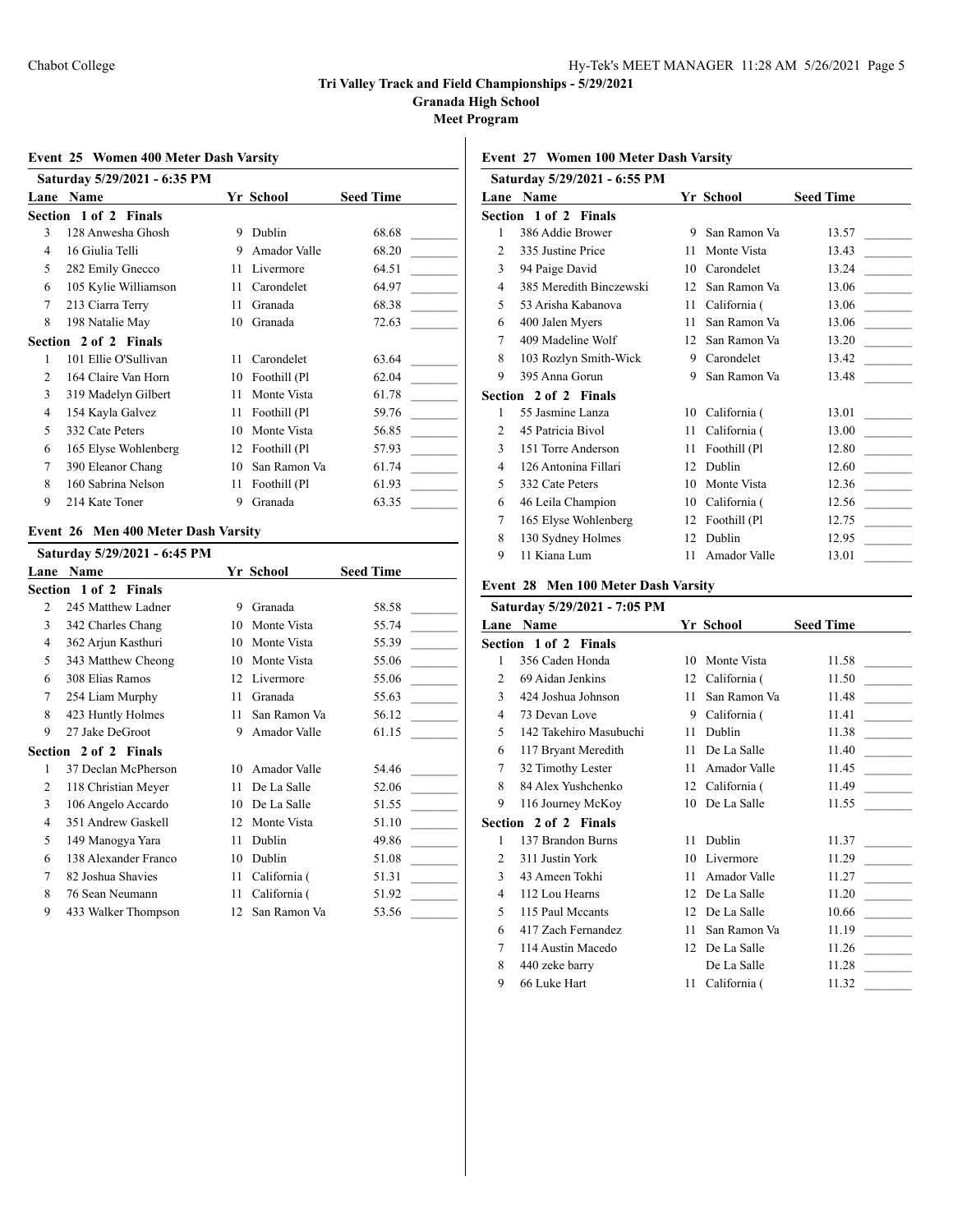**Granada High School**

**Meet Program**

### **Event 29 Women 800 Meter Run Varsity**

| Saturday 5/29/2021 - 7:15 PM |                            |    |              |                  |
|------------------------------|----------------------------|----|--------------|------------------|
|                              | Lane Name                  |    | Yr School    | <b>Seed Time</b> |
|                              | Section 1 of 2 Finals      |    |              |                  |
| 2                            | 18 Dahlia Versteeg         | 10 | Amador Valle | 2:32.53          |
| 3                            | 96 Kendall Foxworthy       | 9  | Carondelet   | 2:31.07          |
| 4                            | 164 Claire Van Horn        | 10 | Foothill (Pl | 2:28.44          |
| 5                            | 337 Mia Rueb               | 9  | Monte Vista  | 2:27.77          |
| 6                            | 57 Jenny Lin               | 11 | California ( | 2:28.19          |
| 7                            | 85 Jayla Addison           | 9  | Carondelet   | 2:29.37          |
| 8                            | 328 Mackenzie Michel       | 10 | Monte Vista  | 2:31.13          |
| 9                            | 19 Katherine Weckwerth     | 12 | Amador Valle | 2:32.93          |
|                              | Section 2 of 2 Finals      |    |              |                  |
| 1                            | 160 Sabrina Nelson         | 11 | Foothill (Pl | 2:27.70          |
| 2                            | 333 Kinsey Pogue           | 11 | Monte Vista  | 2:25.46          |
| 3                            | 153 Katelyn Espino         | 9  | Foothill (Pl | 2:22.92          |
| 4                            | 290 Viviana Valenton       | 12 | Livermore    | 2:22.43          |
| 5                            | 211 Evelyn Ruckmann-Barnes | 9  | Granada      | 2:16.32          |
| 6                            | 179 Jana Barron            | 9  | Granada      | 2:21.46          |
| 7                            | 95 Mary DeMartini          | 10 | Carondelet   | 2:22.62          |
| 8                            | 317 Peyton Dolan           | 9  | Monte Vista  | 2:25.16          |
| 9                            | 283 Angelina Guzman        | 10 | Livermore    | 2:27.61          |

### **Event 30 Men 800 Meter Run Varsity**

|      | Saturday 5/29/2021 - 7:25 PM |    |              |                  |
|------|------------------------------|----|--------------|------------------|
| Lane | Name                         |    | Yr School    | <b>Seed Time</b> |
|      | Section 1 of 2 Finals        |    |              |                  |
| 3    | 229 Samuel Costello          | 11 | Granada      | 2:08.22          |
| 4    | 370 Ethan Miller             | 10 | Monte Vista  | 2:07.29          |
| 5    | 42 Robert Sitter             | 11 | Amador Valle | 2:06.37          |
| 6    | 267 Payton Spurlock          | 12 | Granada      | 2:06.51          |
| 7    | 256 Lukas Ostien             | 12 | Granada      | 2:07.49          |
| 8    | 265 Farin Soriano            | 10 | Granada      | 2:08.40          |
|      | Section 2 of 2 Finals        |    |              |                  |
| 1    | 78 Ronit Prakash             | 10 | California ( | 2:05.75          |
| 2    | 350 Jack Frederiksen         | 10 | Monte Vista  | 2:04.48          |
| 3    | 368 John Loughery            | 11 | Monte Vista  | 2:02.49          |
| 4    | 111 Oscar Gomez              | 11 | De La Salle  | 2:01.04          |
| 5    | 31 John Lester               | 12 | Amador Valle | 1:49.77          |
| 6    | 29 Euan Houston              | 12 | Amador Valle | 1:57.89          |
| 7    | 177 Arjun Subramanian        | 12 | Foothill (Pl | 2:01.78          |
| 8    | 123 Tommy Welch              | 11 | De La Salle  | 2:03.07          |
| 9    | 234 Kelly Galicia-Thomas     | 12 | Granada      | 2:04.79          |

### **Event 31 Women 300 Meter Hurdles Varsity**

|                | Saturday 5/29/2021 - 7:35 PM |    |              |                  |
|----------------|------------------------------|----|--------------|------------------|
|                | Lane Name                    |    | Yr School    | <b>Seed Time</b> |
|                | Section 1 of 2 Finals        |    |              |                  |
| 1              | 56 Kara Lee                  | 12 | California ( | 54.80            |
| $\overline{2}$ | 197 Jordyn Leak              | 11 | Granada      | 53.58            |
| 3              | 180 Harris Baxter            | 11 | Granada      | 52.84            |
| $\overline{4}$ | 185 Kira DeMello             | 10 | Granada      | 51.65            |
| 5              | 191 Olivia Hardesty          | 11 | Granada      | 52.39            |
| 6              | 127 Lanae Garrison           | 10 | Dublin       | 53.20            |
| 7              | 208 Sofia Pulido             | 12 | Granada      | 53.73            |
| 8              | 389 Natalie Busselen         | 11 | San Ramon Va | 55.29            |
|                | Section 2 of 2 Finals        |    |              |                  |
| 1              | 7 Kiara Dote                 | 11 | Amador Valle | 49.81            |
| $\overline{2}$ | 338 Jesse Stock              | 10 | Monte Vista  | 49.10            |
| 3              | 159 Emma Lim                 | 11 | Foothill (Pl | 48.04            |
| 4              | 132 Isela Ochoa              | 12 | Dublin       | 46.83            |
| 5              | 54 Mara Lampsas              | 11 | California ( | 47.36            |
| 6              | 182 Gracie Contreras         | 11 | Granada      | 48.89            |
| 7              | 125 Michelle Chen            | 11 | Dublin       | 49.31            |
| 8              | 17 Sara Vannoni              | 10 | Amador Valle | 51.01            |
|                |                              |    |              |                  |

#### **Event 32 Men 300 Meter Hurdles Varsity**

|                             | Saturday 5/29/2021 - 7:45 PM |    |              |                  |
|-----------------------------|------------------------------|----|--------------|------------------|
| Lane                        | <b>Name</b>                  |    | Yr School    | <b>Seed Time</b> |
|                             | Section 1 of 2 Finals        |    |              |                  |
| 1                           | 27 Jake DeGroot              | 9  | Amador Valle | 51.14            |
| 2                           | 260 Hakeem Salemi            | 9  | Granada      | 50.03            |
| 3                           | 28 Giovanni Fidone           | 10 | Amador Valle | 48.58            |
| 4                           | 24 Landon Betker             | 10 | Amador Valle | 46.74            |
| 5                           | 23 Daniel Beckley            | 10 | Amador Valle | 48.15            |
| 6                           | 302 Jack Martin              | 11 | Livermore    | 48.66            |
| 7                           | 253 Evan Moreau              | 12 | Granada      | 50.14            |
| 8                           | 26 Adam Cowan                | 9  | Amador Valle | 51.88            |
|                             | Section 2 of 2 Finals        |    |              |                  |
| 1                           | 22 Jason Baudin              | 10 | Amador Valle | 46.60            |
| $\mathcal{D}_{\mathcal{L}}$ | 178 Sumanth Thokala          | 11 | Foothill (Pl | 45.66            |
| 3                           | 167 Chase Dinkel             | 11 | Foothill (Pl | 44.04            |
| 4                           | 121 Anthony Trucks           | 11 | De La Salle  | 39.43            |
| $\overline{5}$              | 241 Miles Kluball            | 12 | Granada      | 43.39            |
| 6                           | 122 Chukwunonso Udeh         | 10 | De La Salle  | 44.19            |
| 7                           | 41 Paul Shriber              | 9  | Amador Valle | 46.43            |
| 8                           | 34 Evan Lucero               | 10 | Amador Valle | 46.67            |
|                             |                              |    |              |                  |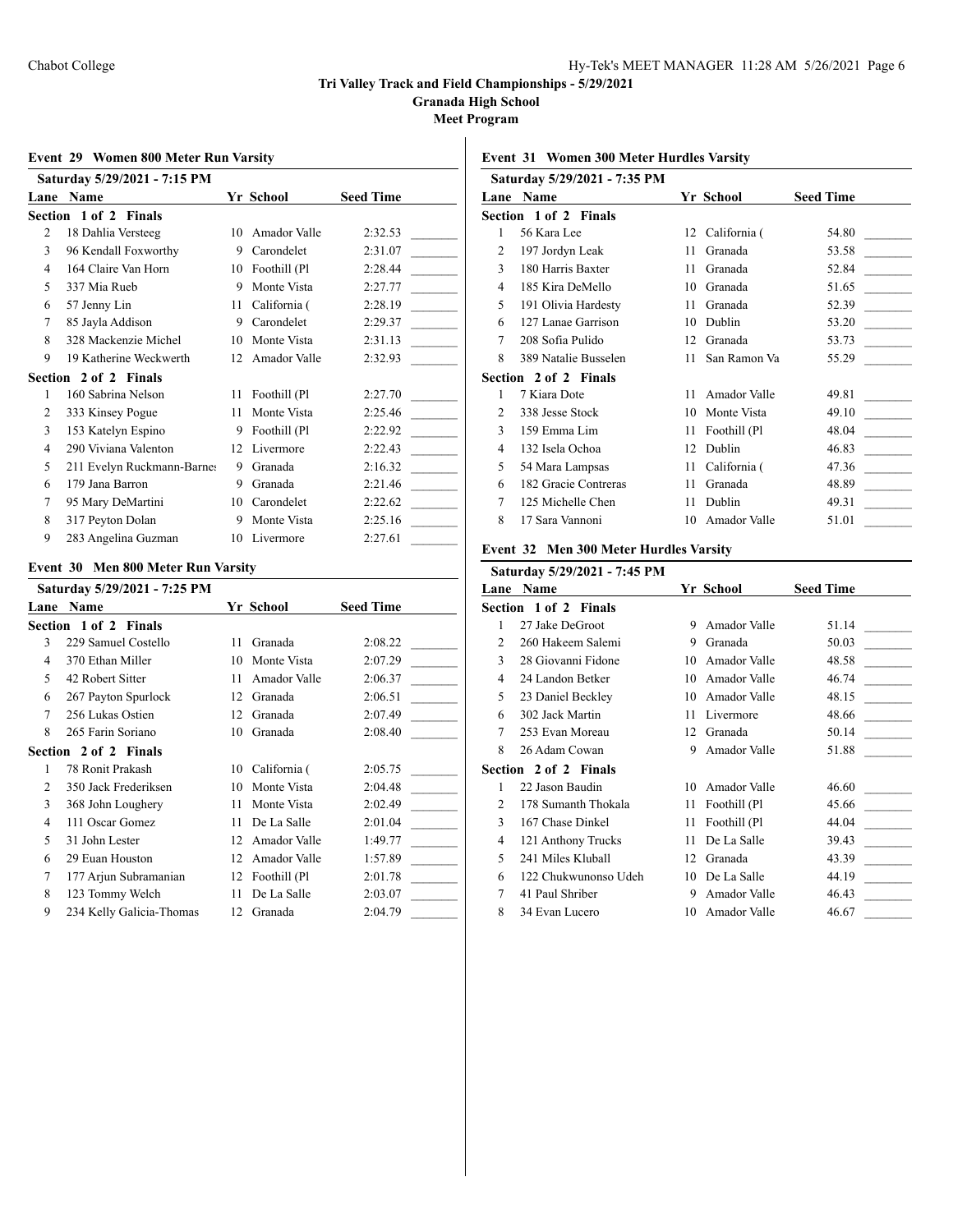**Granada High School**

**Meet Program**

### **Event 33 Women 200 Meter Dash Varsity**

|                | Saturday 5/29/2021 - 7:55 PM |     |              |                  |
|----------------|------------------------------|-----|--------------|------------------|
|                | Lane Name                    |     | Yr School    | <b>Seed Time</b> |
|                | Section 1 of 2 Finals        |     |              |                  |
| 1              | 390 Eleanor Chang            | 10  | San Ramon Va | 28.32            |
| $\overline{c}$ | 103 Rozlyn Smith-Wick        | 9   | Carondelet   | 28.11            |
| 3              | 91 Carli Castagnetto         | 10  | Carondelet   | 27.91            |
| $\overline{4}$ | 130 Sydney Holmes            | 12  | Dublin       | 27.69            |
| 5              | 45 Patricia Bivol            | 11  | California ( | 27.48            |
| 6              | 335 Justine Price            | 11  | Monte Vista  | 27.55            |
| 7              | 326 Natalia McGowan          | 9   | Monte Vista  | 27.77            |
| 8              | 101 Ellie O'Sullivan         | 11  | Carondelet   | 28.07            |
| 9              | 214 Kate Toner               | 9   | Granada      | 28.11            |
|                | Section 2 of 2 Finals        |     |              |                  |
| 1              | 385 Meredith Binczewski      | 12  | San Ramon Va | 27.43            |
| $\overline{c}$ | 409 Madeline Wolf            | 12. | San Ramon Va | 27.32            |
| 3              | 154 Kayla Galvez             | 11  | Foothill (Pl | 26.80            |
| $\overline{4}$ | 55 Jasmine Lanza             | 10  | California ( | 26.24            |
| 5              | 126 Antonina Fillari         | 12  | Dublin       | 25.84            |
| 6              | 332 Cate Peters              | 10  | Monte Vista  | 26.04            |
| 7              | 46 Leila Champion            | 10  | California ( | 26.24            |
| 8              | 319 Madelyn Gilbert          | 11  | Monte Vista  | 27.08            |
| 9              | 94 Paige David               | 10  | Carondelet   | 27.35            |

#### **Event 34 Men 200 Meter Dash Varsity**

|      | Saturday 5/29/2021 - 8:05 PM |    |              |                  |
|------|------------------------------|----|--------------|------------------|
| Lane | Name                         |    | Yr School    | <b>Seed Time</b> |
|      | <b>Section 1 of 2 Finals</b> |    |              |                  |
| 2    | 118 Christian Meyer          | 11 | De La Salle  | 23.54            |
| 3    | 69 Aidan Jenkins             | 12 | California ( | 23.49            |
| 4    | 106 Angelo Accardo           | 10 | De La Salle  | 23.37            |
| 5    | 424 Joshua Johnson           | 11 | San Ramon Va | 23.20            |
| 6    | 117 Bryant Meredith          | 11 | De La Salle  | 23.37            |
| 7    | 43 Ameen Tokhi               | 11 | Amador Valle | 23.42            |
| 8    | 108 Pierce Ronald            | 10 | De La Salle  | 23.53            |
| 9    | 73 Devan Love                | 9  | California ( | 23.79            |
|      | <b>Section 2 of 2 Finals</b> |    |              |                  |
| 1    | 82 Joshua Shavies            | 11 | California ( | 23.18            |
| 2    | 311 Justin York              | 10 | Livermore    | 23.03            |
| 3    | 440 zeke barry               |    | De La Salle  | 22.92            |
| 4    | 417 Zach Fernandez           | 11 | San Ramon Va | 22.58            |
| 5    | 115 Paul Mccants             | 12 | De La Salle  | 21.59            |
| 6    | 74 Cole Muller               | 12 | California ( | 22.29            |
| 7    | 112 Lou Hearns               | 12 | De La Salle  | 22.80            |
| 8    | 114 Austin Macedo            | 12 | De La Salle  | 22.95            |
| 9    | 351 Andrew Gaskell           | 12 | Monte Vista  | 23.09            |

# **Event 35 Women 3200 Meter Run Varsity**

|                | Saturday 5/29/2021 - 8:15 PM |    |              |                  |
|----------------|------------------------------|----|--------------|------------------|
| Lane           | <b>Name</b>                  |    | Yr School    | <b>Seed Time</b> |
|                | Section 1 of 1 Finals        |    |              |                  |
| 1              | 397 Emily Miller             | 11 | San Ramon Va | 12:03.70         |
| $\overline{c}$ | 283 Angelina Guzman          | 10 | Livermore    | 11:53.82         |
| 3              | 324 Shelby Lew               | 10 | Monte Vista  | 11:51.48         |
| 4              | 13 Taya Small                | 11 | Amador Valle | 11:45.09         |
| 5              | 47 Madison Chavez            | 11 | California ( | 11:35.27         |
| 6              | 201 Elizabeth Melcher        | 11 | Granada      | 11:33.00         |
| 7              | 187 Gabriella Edwards        | 9  | Granada      | 11:23.31         |
| 8              | 312 Abby Binder              | 12 | Monte Vista  | 11:21.99         |
| 9              | 313 Elisa Brear              | 11 | Monte Vista  | 11:21.59         |
| 10             | 179 Jana Barron              | 9  | Granada      | 11:19.30         |
| 11             | 192 Shae Hill                | 12 | Granada      | 10:50.88         |
| 12             | 407 Sofia Tavella            | 11 | San Ramon Va | 10:50.66         |
| 13             | 210 Alexis Rosenberg         | 10 | Granada      | 12:31.41         |
| 14             | 8 Tessa Jennings             | 9  | Amador Valle | 12:30.84         |
| 15             | 438 Trinity Tingey           |    | San Ramon Va | 12:06.00         |
| 16             | 382 Faustina Altamirano      | 11 | San Ramon Va | 12:38.70         |
| 17             | 277 Kimberlee Britton        | 12 | Livermore    | 12:39.61         |
| 18             | 405 Shay Salmon              | 10 | San Ramon Va | 12:47.19         |
| 19             | 196 Elizabeth Lau            | 11 | Granada      | 12:57.09         |
| 20             | 218 Molly Walker             | 11 | Granada      | 13:27.50         |
| 21             | 392 Lindsay Delanoy          | 9  | San Ramon Va | 13:40.52         |
|                |                              |    |              |                  |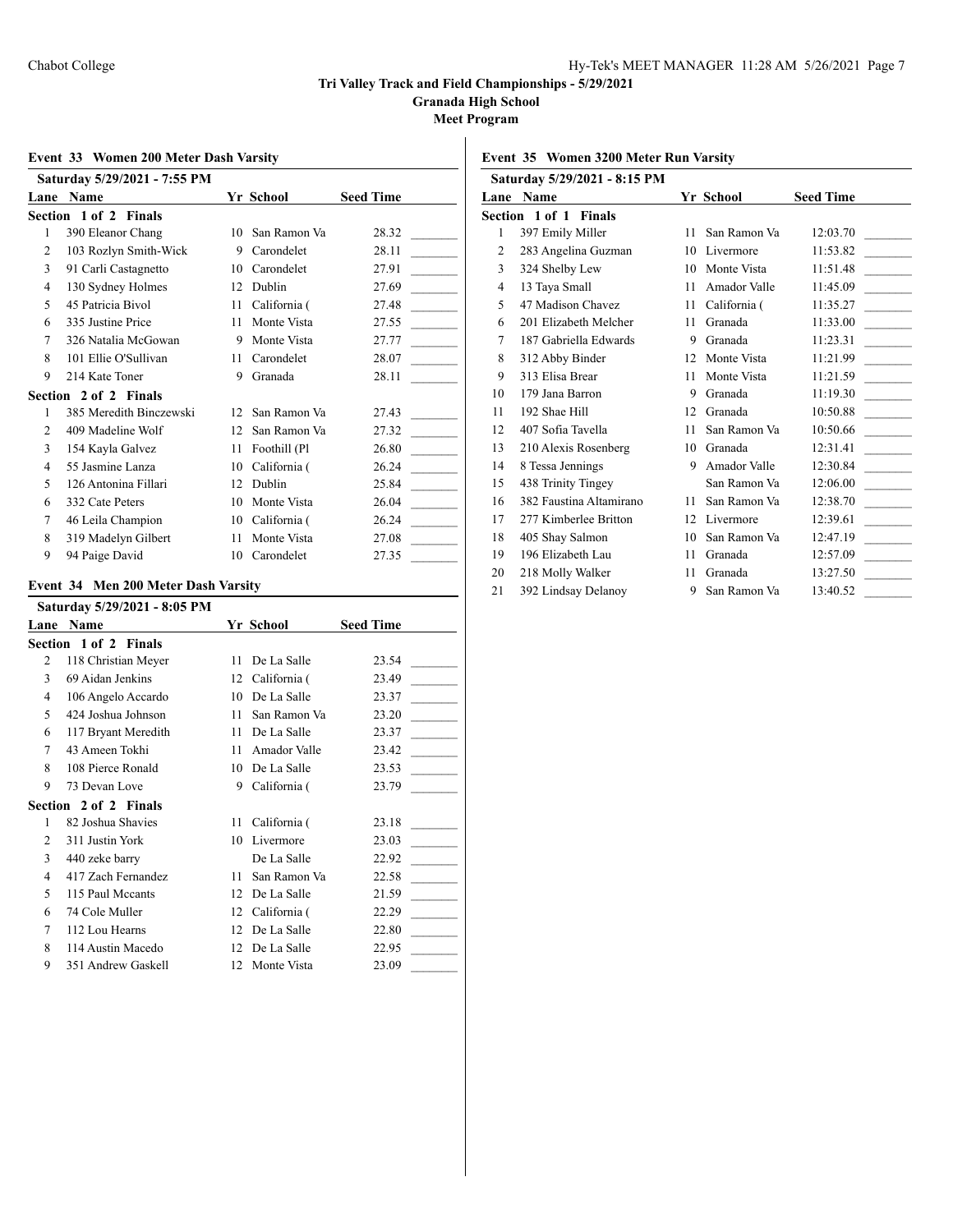**Granada High School**

**Meet Program**

### **Event 36 Men 3200 Meter Run Varsity**

| Saturday 5/29/2021 - 8:30 PM |                           |     |              |                  |  |
|------------------------------|---------------------------|-----|--------------|------------------|--|
|                              | Lane Name                 |     | Yr School    | <b>Seed Time</b> |  |
|                              | Section 1 of 1 Finals     |     |              |                  |  |
| 1                            | 266 Feoden Soriano        | 12  | Granada      | 9:58.64          |  |
| $\overline{2}$               | 236 Dheeraj Gurusamy      | 10  | Granada      | 9:56.25          |  |
| 3                            | 225 Mark Bennett          | 12  | Granada      | 9:56.24          |  |
| 4                            | 264 Eshaan Singh          | 9   | Granada      | 9:56.24          |  |
| 5                            | 418 Carson Foster         | 11  | San Ramon Va | 9:52.21          |  |
| 6                            | 265 Farin Soriano         | 10  | Granada      | 9:46.80          |  |
| 7                            | 364 Brendan Leahey        | 12  | Monte Vista  | 9:40.65          |  |
| 8                            | 234 Kelly Galicia-Thomas  | 12  | Granada      | 9:39.87          |  |
| 9                            | 224 Jacob Bauman          | 11  | Granada      | 9:38.94          |  |
| 10                           | 227 Wesley Chiba          | 12. | Granada      | 9:34.55          |  |
| 11                           | 259 Roland Ruckmann-Barne | 10  | Granada      | 9:21.74          |  |
| 12                           | 369 Aakersh Mathur        | 12  | Monte Vista  | 9:19.48          |  |
| 13                           | 291 Richard Beeler        | 11  | Livermore    | 10:10.04         |  |
| 14                           | 238 Luther Hart           | 10  | Granada      | 10:08.17         |  |
| 15                           | 36 Ryken Mak              | 10  | Amador Valle | 10:02.01         |  |
| 16                           | 347 Tyler Eakin           | 11  | Monte Vista  | 10:10.88         |  |
| 17                           | 263 Jacob Shin            | 9   | Granada      | 10:13.70         |  |
| 18                           | 244 Bryan Krewson         | 12  | Granada      | 10:13.90         |  |
| 19                           | 33 Steven Li              | 10  | Amador Valle | 10:14.64         |  |
| 20                           | 267 Payton Spurlock       | 12  | Granada      | 10:15.71         |  |
| 21                           | 248 Liam Manley           | 10  | Granada      | 10:16.60         |  |
| 22                           | 270 Vishal Venkatesh      | 12  | Granada      | 10:35.71         |  |
| 23                           | 230 Adrian Cuevas Gomez   | 9   | Granada      | 10:38.95         |  |
| 24                           | 226 Erik Bromley          | 9   | Granada      | 10:44.62         |  |
| 25                           | 276 Samuel Wu             | 12  | Granada      | 10:45.03         |  |
| 26                           | 432 Quinn Salmon          | 10  | San Ramon Va | NT               |  |
| 27                           | 421 Matt Havlik           | 10  | San Ramon Va | NT               |  |
| 28                           | 410 Jaiden Abulencia      | 10  | San Ramon Va | NT               |  |
| 29                           | 412 Kenny Carpenter       | 10  | San Ramon Va | NT               |  |

### **Event 37 Women 4x400 Meter Relay Varsity**

|                | Saturday 5/29/2021 - 8:45 PM |       |                                  |
|----------------|------------------------------|-------|----------------------------------|
|                | Lane Team                    | Relay | <b>Seed Time</b>                 |
|                | Section 1 of 1 Finals        |       |                                  |
| $\mathfrak{D}$ | Amador Valle                 |       | 4:41.71                          |
|                | 1) #18 Dahlia Versteeg 10    |       | 2) #19 Katherine Weckwerth 12    |
|                | 3) #12 Shreya Modak 10       |       | 4) #8 Tessa Jennings 9           |
| 3              | San Ramon Va                 |       | 4:25.32                          |
|                | 1) #390 Eleanor Chang $10$   |       | 2) #403 Tatum Neach 12           |
|                | 3) #397 Emily Miller 11      |       | 4) #402 Olivia Navone 9          |
| 4              | California (                 |       | 4:07.90                          |
|                | 1) #54 Mara Lampsas 11       |       | 2) #60 Sharanika Rajsekar 10     |
|                | 3) #46 Leila Champion 10     |       | 4) #55 Jasmine Lanza 10          |
| 5              | Foothill (Pl                 |       | 4:05.00                          |
|                | 1) #154 Kayla Galvez 11      |       | 2) #155 Marina Garcia 11         |
|                | 3) #164 Claire Van Horn 10   |       | 4) #165 Elyse Wohlenberg $12$    |
| 6              | Monte Vista                  |       | 4:07.36                          |
|                | 1) #338 Jesse Stock 10       |       | 2) #328 Mackenzie Michel 10      |
|                | 3) #319 Madelyn Gilbert 11   |       | 4) #332 Cate Peters 10           |
| 7              | Carondelet                   |       | 4:14.90                          |
|                | 1) #95 Mary DeMartini 10     |       | $2)$ #101 Ellie O'Sullivan 11    |
|                | 3) #85 Jayla Addison 9       |       | 4) #105 Kylie Williamson 11      |
| 8              | Livermore                    |       | 4:26.04                          |
|                | 1) #290 Viviana Valenton 12  |       | $2)$ #282 Emily Gnecco 11        |
|                | 3) #283 Angelina Guzman 10   |       | 4) #284 Sujin Leek 11            |
| 9              | Granada                      |       | <b>NT</b>                        |
|                | 1) #179 Jana Barron 9        |       | 2) #211 Evelyn Ruckmann-Barnes 9 |
|                | 3) #214 Kate Toner 9         |       | 4) #185 Kira DeMello 10          |

#### **Event 38 Men 4x400 Meter Relay Varsity**

| Saturday 5/29/2021 - 8:50 PM |       |                                |
|------------------------------|-------|--------------------------------|
| <b>Team</b><br>Lane          | Relay | <b>Seed Time</b>               |
| Section 1 of 1 Finals        |       |                                |
| Granada                      |       | NT                             |
| $1)$ #254 Liam Murphy 11     |       | 2) #228 Pearstin Confenti 11   |
| 3) #258 Keith Perreault 11   |       | 4) #242 Jacob Koelle-Pittel 11 |
| Amador Valle                 |       | 3:55.59                        |
| 1) #31 John Lester 12        |       | $2)$ #29 Euan Houston 12       |
| 3) #42 Robert Sitter 11      |       | 4) #37 Declan McPherson 10     |
| De La Salle                  |       | 3:34.21                        |
| 1) #118 Christian Meyer 11   |       | $2)$ #106 Angelo Accardo 10    |
| $3)$ #121 Anthony Trucks 11  |       | 4) #115 Paul Mccants $12$      |
| Dublin                       |       | 3:31.01                        |
| 1) #137 Brandon Burns 11     |       | 2) #138 Alexander Franco 10    |
| 3) #149 Manogya Yara 11      |       | 4) #150 Manyu Yara 10          |
| California (                 |       | 3:31.41                        |
| 1) #82 Joshua Shavies 11     |       | 2) #76 Sean Neumann 11         |
| 3) #78 Ronit Prakash 10      |       | 4) #74 Cole Muller 12          |
| San Ramon Va                 |       | 3:53.78                        |
| 1) #433 Walker Thompson 12   |       | $2)$ #423 Huntly Holmes 11     |
| 3) #431 Madhav Patel 11      |       | 4) #413 Felipe Cosio 11        |
| Livermore                    |       | 4:01.26                        |
| 1) #308 Elias Ramos 12       |       | 2) #294 Nathan Evans 11        |
| 3) #307 Dylan Prusso 12      |       | 4) #301 Dillon Maheshwari 11   |
|                              |       |                                |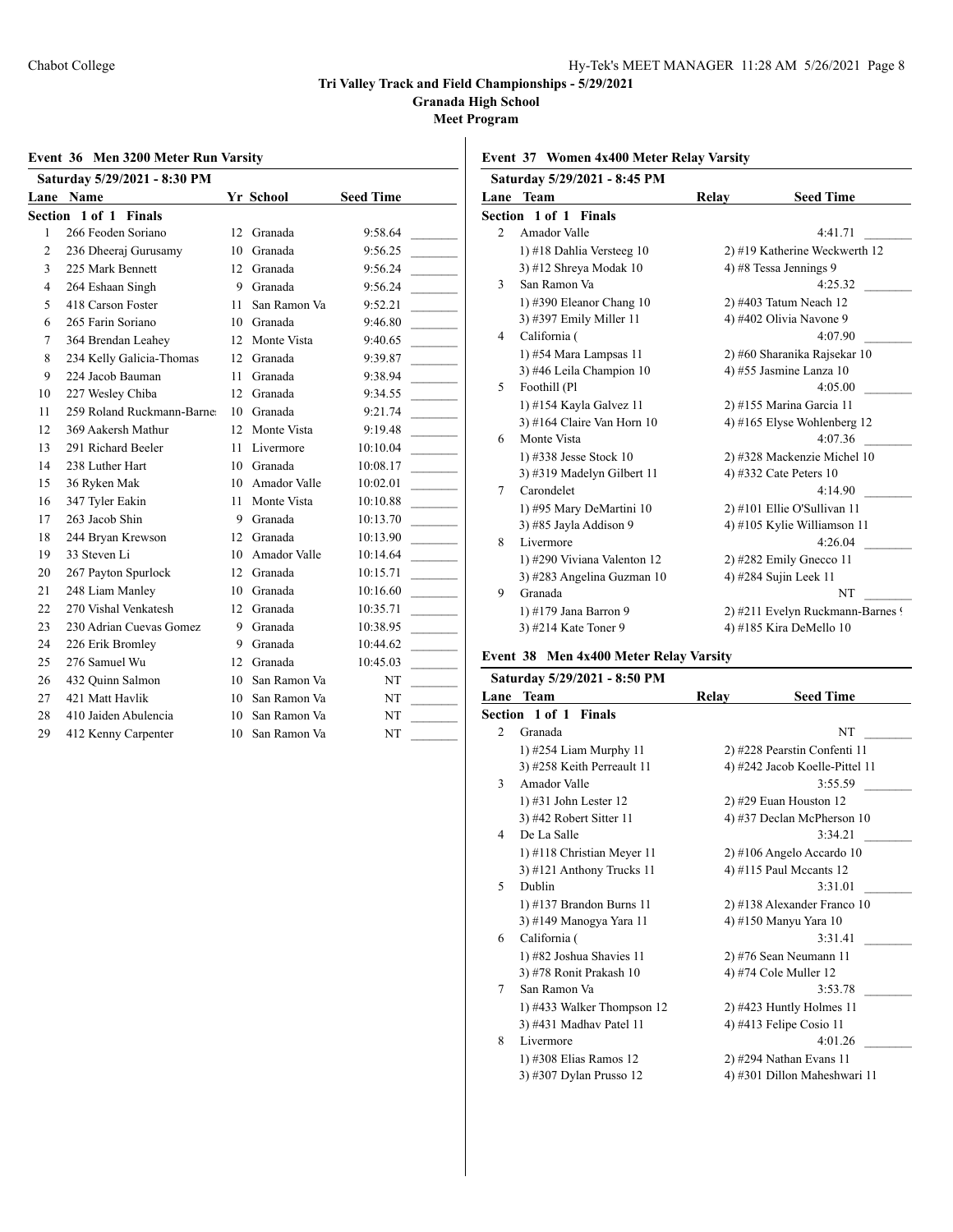**Granada High School**

**Meet Program**

### **Event 39 Girls 100 Meter Dash Open**

|                          | Saturday 5/29/2021 - 4:00 PM |    |              |                  |
|--------------------------|------------------------------|----|--------------|------------------|
|                          | Lane Name                    |    | Yr School    | <b>Seed Time</b> |
|                          | Section 1 of 3 Finals        |    |              |                  |
| 2                        | 393 Lily Dietzel             | 11 | San Ramon Va | NT               |
| 3                        | 443 Alely Chavarria          |    | Dublin       | NT               |
| 4                        | 133 Rachel Okwudiafor Johns  | 10 | Dublin       | NT               |
| 5                        | 286 Anne Polaski             | 10 | Livermore    | NT               |
| 6                        | 326 Natalia McGowan          | 9  | Monte Vista  | NT               |
| 7                        | 403 Tatum Neach              | 12 | San Ramon Va | NT               |
| 8                        | 213 Ciarra Terry             | 11 | Granada      | NT               |
|                          | Section 2 of 3 Finals        |    |              |                  |
| $\overline{c}$           | 402 Olivia Navone            | 9  | San Ramon Va | NT               |
| 3                        | 16 Giulia Telli              | 9  | Amador Valle | <b>NT</b>        |
| 4                        | 442 Megan Lam                |    | Foothill (Pl | <b>NT</b>        |
| $\overline{\phantom{1}}$ | 206 Ioni Pham                | 9  | Granada      | 16.41            |
| 6                        | 209 Aria Roach               | 12 | Granada      | 17.11            |
| 7                        | 91 Carli Castagnetto         | 10 | Carondelet   | <b>NT</b>        |
| 8                        | 86 Nyah Akoni                | 11 | Carondelet   | NT               |
|                          | Section 3 of 3 Finals        |    |              |                  |
| 2                        | 220 Serena Woodward          | 10 | Granada      | 15.16            |
| 3                        | 183 Sabreina Cullins         | 10 | Granada      | 14.76            |
| $\overline{4}$           | 334 Laila Powell             | 9  | Monte Vista  | 14.41            |
| 5                        | 158 Tiana Laux               | 12 | Foothill (Pl | 14.06            |
| 6                        | 216 Lydia Vance              | 12 | Granada      | 14.30            |
| 7                        | 316 Parker DeCosta           | 9  | Monte Vista  | 14.67            |
| 8                        | 198 Natalie May              | 10 | Granada      | 15.08            |

# **Event 40 Boys 100 Meter Dash Open**

|      | Saturday 5/29/2021 - 4:10 PM |    |              |                  |
|------|------------------------------|----|--------------|------------------|
| Lane | <b>Name</b>                  |    | Yr School    | <b>Seed Time</b> |
|      | Section 1 of 4 Finals        |    |              |                  |
| 2    | 437 Jayden petrus            |    | Dublin       | NT               |
| 3    | 143 Tristan Oliver           | 11 | Dublin       | NT               |
| 4    | 25 Justin Corpuz             | 11 | Amador Valle | NT               |
| 5    | 145 Mark Sapugay             | 11 | Dublin       | NT               |
| 6    | 298 Dominic Johnson          | 10 | Livermore    | NT               |
| 7    | 356 Caden Honda              | 10 | Monte Vista  | NT               |
| 8    | 430 Zadarion Nardi           | 11 | San Ramon Va | NT               |
| 9    | 416 Neil Fernandez           | 11 | San Ramon Va | NT               |
|      | <b>Section 2 of 4 Finals</b> |    |              |                  |
| 1    | 441 Lucas Funk               |    | De La Salle  | NT               |
| 2    | 147 Dylan Sheppard           | 11 | Dublin       | NT               |
| 3    | 119 Ronald Peirce            | 11 | De La Salle  | <b>NT</b>        |
| 4    | 292 Nisal DeSilva            | 11 | Livermore    | <b>NT</b>        |
| 5    | 228 Pearstin Confenti        | 11 | Granada      | 13.55            |
| 6    | 27 Jake DeGroot              | 9  | Amador Valle | NT               |
| 7    | 26 Adam Cowan                | 9  | Amador Valle | NT               |
| 8    | 113 Noah Lebeau              | 10 | De La Salle  | NT               |
| 9    | 139 Xavier Gray              | 11 | Dublin       | NT               |
|      |                              |    |              |                  |

### **Section 3 of 4 Finals**

| 1 | 245 Matthew Ladner           | 9  | Granada      | 12.63 |
|---|------------------------------|----|--------------|-------|
| 2 | 242 Jacob Koelle-Pittel      | 11 | Granada      | 12.50 |
| 3 | 342 Charles Chang            | 10 | Monte Vista  | 12.44 |
| 4 | 176 Yousef Salehi            | 9  | Foothill (Pl | 12.26 |
| 5 | 171 Haneum Kim               | 10 | Foothill (Pl | 12.22 |
| 6 | 258 Keith Perreault          | 11 | Granada      | 12.23 |
| 7 | 349 Arman Entezari           | 11 | Monte Vista  | 12.29 |
| 8 | 378 Bilva Vedamurthy         | 9  | Monte Vista  | 12.47 |
| 9 | 361 Jaxon Jones              | 11 | Monte Vista  | 12.57 |
|   | <b>Section 4 of 4 Finals</b> |    |              |       |
| 1 | 293 Daniel Espinoza Jr.      | 11 | Livermore    | 12.15 |
| 2 | 170 Isaac Go                 | 10 | Foothill (Pl | 12.08 |
| 3 | 345 Ryan DeFreeuw            | 12 | Monte Vista  | 11.98 |
| 4 | 365 Jacob Lee                | 12 | Monte Vista  | 11.91 |
| 5 | 415 Justin Fader             | 10 | San Ramon Va | 11.61 |
| 6 | 237 Ryan Hansen              | 10 | Granada      | 11.80 |
| 7 | 223 Kekoa Barcinas           | 10 | Granada      | 11.92 |
| 8 | 366 Aiden Leslie             | 11 | Monte Vista  | 12.05 |
| 9 | 169 Isaac Gavino             | 10 | Foothill (Pl | 12.13 |
|   |                              |    |              |       |

### **Event 41 Girls 1600 Meter Run Open**

|      | Saturday 5/29/2021 - 4:20 PM |    |             |                  |
|------|------------------------------|----|-------------|------------------|
| Lane | <b>Name</b>                  |    | Yr School   | <b>Seed Time</b> |
|      | Section 1 of 1 Finals        |    |             |                  |
| 1    | 92 Joelle Clinton            | 9  | Carondelet  | NT               |
| 2    | 99 Grace McCurdy             | 9  | Carondelet  | NT               |
| 3    | 88 Alison Arndt              | 11 | Carondelet  | NT               |
| 4    | 104 Meghan Van Note          | 11 | Carondelet  | NT               |
| 5    | 97 Chloe Hausmann            | 9  | Carondelet  | NT               |
| 6    | 195 Molly LaPerle            | 10 | Granada     | 7:12.79          |
| 7    | 186 Heather Duree            | 10 | Granada     | 6:51.55          |
| 8    | 193 Adah Hu                  | 9  | Granada     | 6:46.79          |
| 9    | 331 Shannon Nix              | 9  | Monte Vista | 6:30.10          |
| 10   | 323 Sidney Kalin             | 11 | Monte Vista | 6:11.39          |
| 11   | 318 Ariya Ghoshal            | 10 | Monte Vista | 5:51.21          |
| 12   | 328 Mackenzie Michel         | 10 | Monte Vista | 5:34.85          |
| 14   | 90 Leah Boyle                | 9  | Carondelet  | NT               |
| 15   | 196 Elizabeth Lau            | 11 | Granada     | NT               |
|      |                              |    |             |                  |